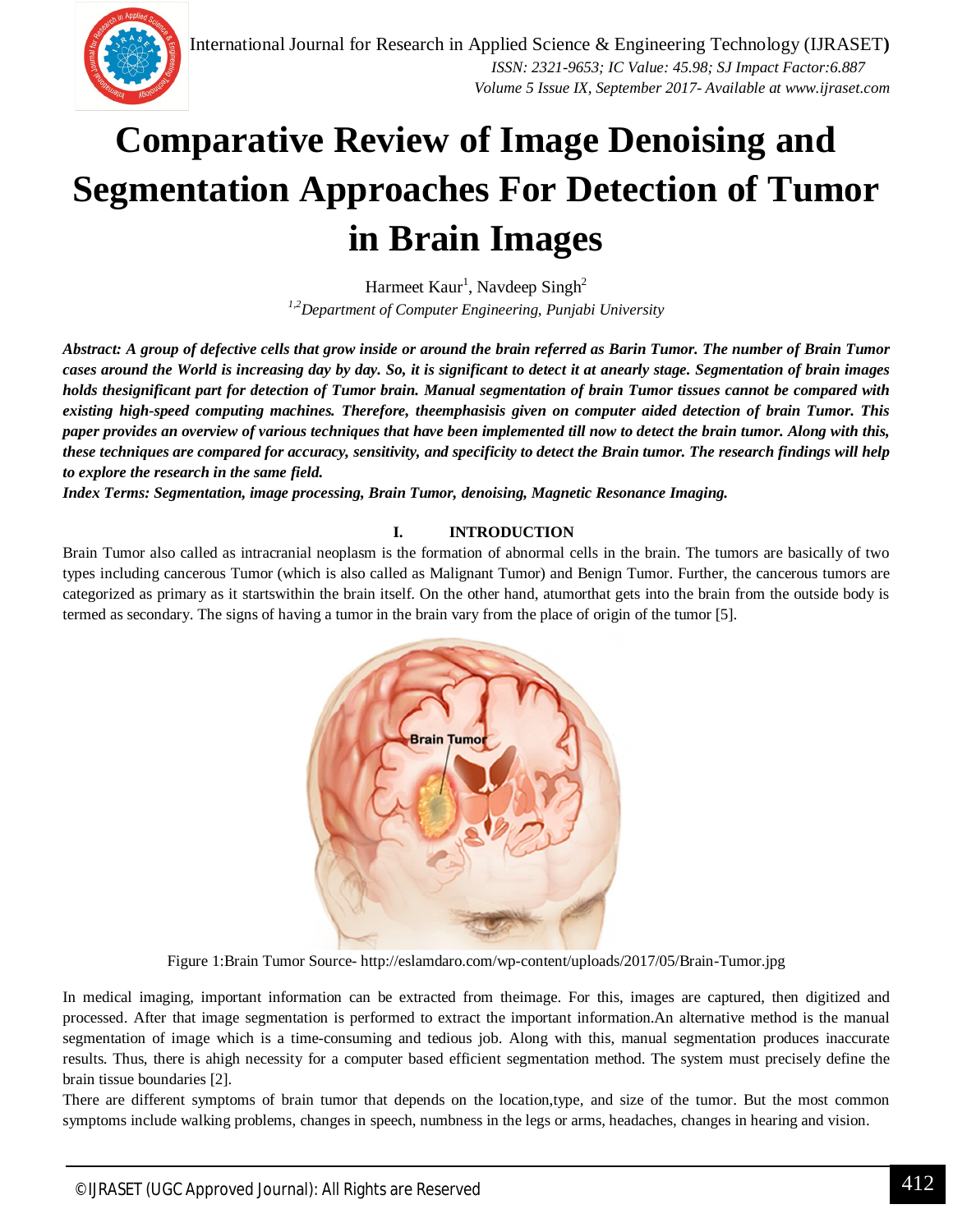

 *ISSN: 2321-9653; IC Value: 45.98; SJ Impact Factor:6.887 Volume 5 Issue IX, September 2017- Available at www.ijraset.com*

# **II. EXISTING TECHNIQUES TO DETECT BRAIN TUMOR**

The existing techniques used to predict the brain tumorare developed over the time. The old methods like pneumoencephalography and cerebral angiography are found to be dangerous and invasive.On the other hand, latest techniques like Magnetic Resonance Imaging (MRI) and CT scans are preferred nowadays for the detection of tumors. Neoplasm is detectedwith different color masses in the MRI images and CT scans [1].

Benign Brain Tumor often represented as dark color tissues than the brain tissues on CT scans. While on MRI they appeared darker sometimes and sometimes of same intensity on type 1 scans and looks lighter than the brain tissues in type 2 scans in MRI. The characteristic pattern changes can be seen in both MRI and CT scan. The areas which are pressurized by the swelling called peritumoraledemaand diffused neoplasm can be seen due to unclear outline in type 2 weighted scans. The best way to find out the tumor in the human brain is first to do the MRI of the brain. The image then needs to applythresh-holding, increasing the contrast and histogram equalization. After that, the image is processed using k-mean clustering, image segmentation and also c-mean clustering. At last, it is considered whether the tissueis normal or not [2].

#### **III. PROBLEMS WITH EXISTING TECHNIQUES**

Although several techniques have been discovered and implemented to predict the brain Tumor, various problems have been found in them. Few of the problems in the existing techniques are described below

- *A.* The earlier techniques for the detection of brain tumors are considered to be dangerous to the tumor patient when used again and again for scanning [4].
- *B.* The 3d volumetric techniques which are used for treatment and detection of brain Tumorare too complex. Manual tracing is very effort demanding and dangerous as well.
- *C.* The automatic recognition of Tumor with high accuracy and fast segmentation is still neededto be developed. The RECIST method is also not effective as one cannot always have the obvious choice of the image part to be reasonable and the difference can be of about 10 percent or more in the choices. Also, the RECIST techniques sometimes completely miss the asymmetric Tumor

#### **IV. IMAGE SEGMENTATION**

Image segmentation, as it is clear from the name, is a technique of dividing an image into different segments or parts. The process involves division or partitioning of a single digital image into multiple segments. Segmentation is a technique of locating objects in a digital image. It helps in locating any unusual objects and boundaries in a digital image. The image segmentation is a process of assigning labels to every single pixel of the image so as to see the same pixel with different visual characteristics. The image segmentation helps in making a picture easy to analyze with less hindrance [9]



Figure 2: Image Segmentation Source- http://webdocs.cs.ualberta.ca/~btap/results.php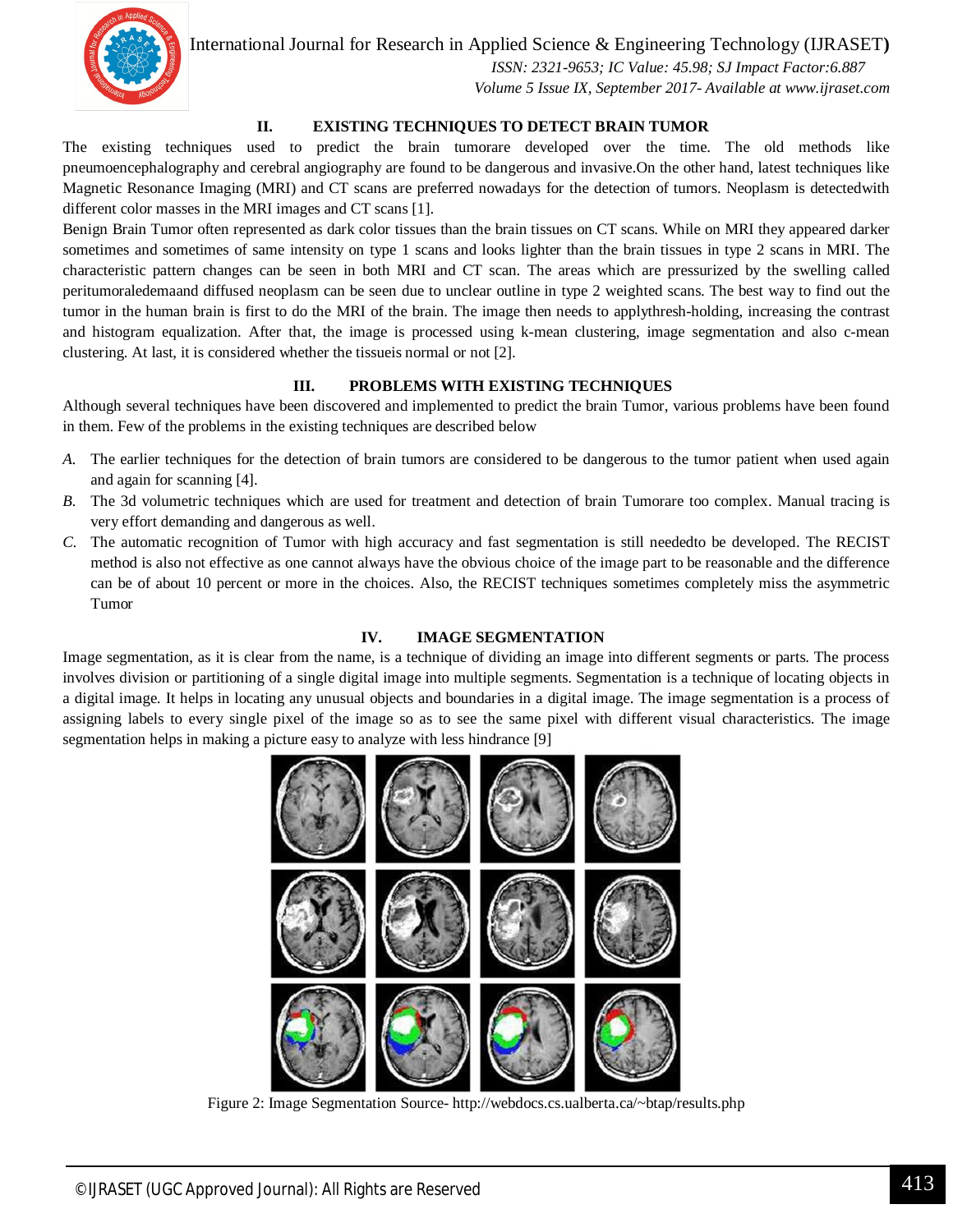

International Journal for Research in Applied Science & Engineering Technology (IJRASET**)**  *ISSN: 2321-9653; IC Value: 45.98; SJ Impact Factor:6.887 Volume 5 Issue IX, September 2017- Available at www.ijraset.com*

Mostly thresholding method is used for image segmentation because of its simplicity to use. But this segmentation method develops only two classes and unable to process the multichannel images. Apart from this, noise can develop as a result of image segmentation process. Therefore, there is need to develop effective and efficient image segmentation method which can easily divide the image into segments without introducing noise.

In thecase of medical research, the motive of image segmentation is as follows:

- *A.* To anatomically study the structure of the brain tissues and abnormalities.
- *B.* To locate the region of interest; it means to locate any abnormalities such as a tumor in the brain [3].
- *C.* The tissue volume is measured to understand the growth of tissues and increase or decrease in the Tumor size during the time of treatment.
- *D.* The data shown by image segmentation helps in calculating the dose of radiation therapy required during Tumor treatment planning.

# **V. IMAGE SEGMENTATION METHODS**

The image segmentation process is the latest technique to locate any abnormal cells in the brain because it can help in locating unidentified objects by pixel viewing of every single part of brain cells [2]. Presently, the following image segmentation methods are commonly used

#### *A. Active contour method*

Active contour method helps in creating contours models of the images taken through MRI technique and helps in preventing global lines shapes. But this methodneeds strong points of gradients to draw the contour of the image. Also, the process lacks in image processing accuracy because of the presence of image noise and weak boundaries.

#### *B. Watershed method*

Watershed method for image segmentation is based on mathematical morphology system. It provides the user with a greater range of capturing options. But sometimes this type of segmentation leads to over segmentation of the pixels making it difficult to process any abnormal objects [13].

#### *C. Threshold methods*

It helps in finding edge pixels of the image and removes the noise in the image. The potential edge pixels are found by using the magnitude of the gradient in the image. But the detections are found to be consist of discrete pixels in thecase of threshold method of segmentation which can be discontinuous and incomplete. Also, this type of image processing technique is comparatively more expensive than other methods [12].

#### *D. Seed region growing*

Seed region growing is a good image segmentation technique as it effectively separates the similar areas in the image and determines the seed points in the image. But it needs manual interaction to get the seed points in the image [21].

# *E. Marker***-***based watershed method***.**

The marker-based watershed technique is very similar to the watershed method of segmenting the image. But, it is more accurate and advantageous as it overcomes the problem of over-segmentation.

- *1) Image Denoising:* Image denoising technique is used to remove noise from images. It is considered as the main technique in the field of image processing in which noise free digital images are developed. In imagedenoising, the noisein the imageis removed by using the image smoothing operation. There are two approaches used in the image denoising [18].
- a) *Spatial filtering:* In spatial filters, pixels are set to the accurate size by using the sliding window. The window used in this process is usually square, but any type of shapes can be used.
- b) *Transform domain:* The transform domain filter is used to change the signal space so that some processing techniques can be addedto the image data. The main examples of transform domain filtering include wavelet transform and Fourier transform [15].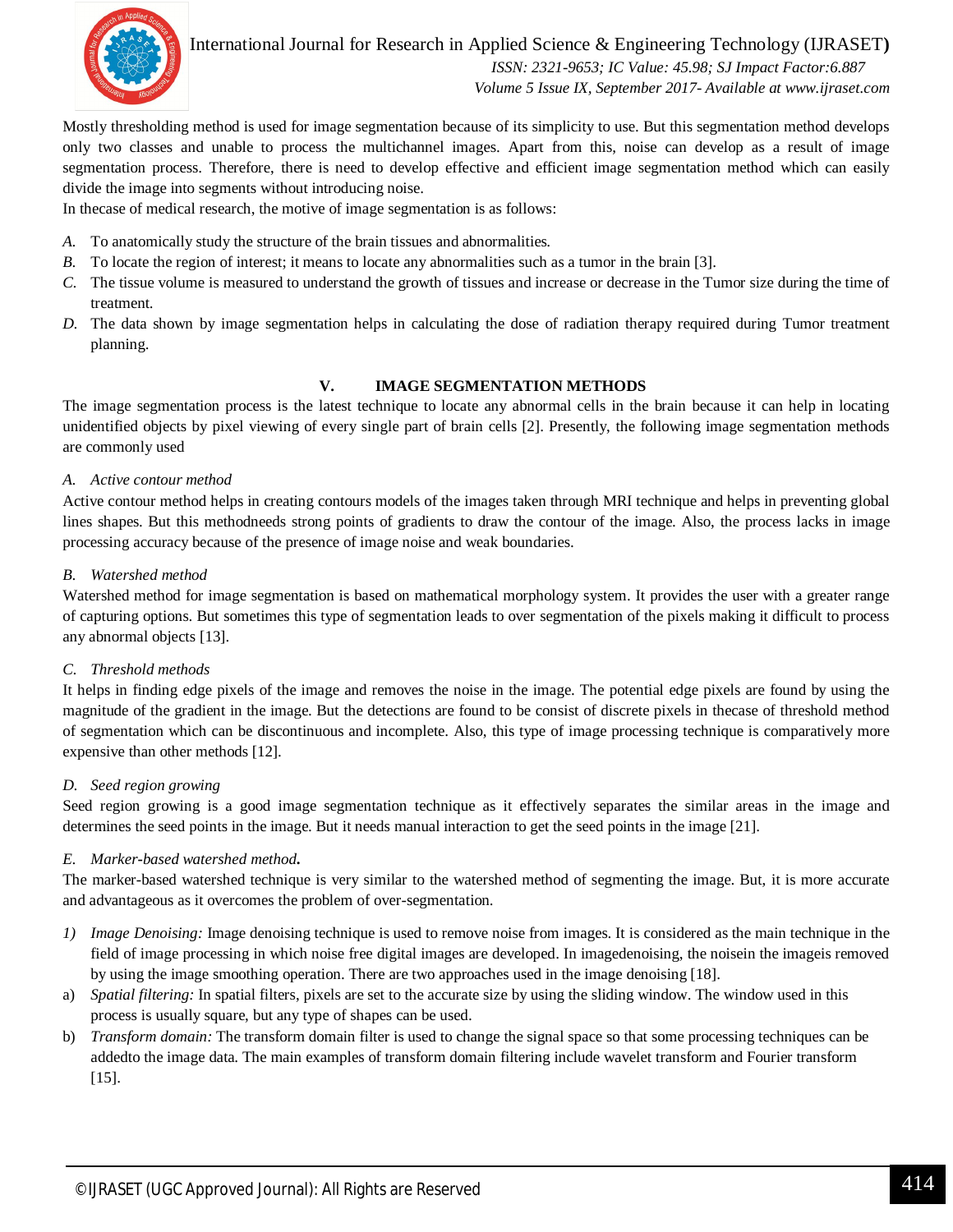

 *ISSN: 2321-9653; IC Value: 45.98; SJ Impact Factor:6.887 Volume 5 Issue IX, September 2017- Available at www.ijraset.com*

# **VI. LITERATURE REVIEW**

#### *A. M***.** *M***.** *Ahmed and D***.** *B***.** *Mohamad*

Described efficient methods for the automatic brain Tumor segmentation for the extraction of the tissues with the help of the MR images**.** For the k**-**means clustering and image enhancement techniques, Malik anisotropic and Perona diffusion model were combined for grouping the tissues that belong to some specific group**.** The method proposed in the study used PD, T1, and T2 weighted gray level intensity images**.** It was also concluded from the results that unsupervised segmentation methods are better as compared to the supervised segmentation methods because in the supervised segmentation method there was a need of doing a lot of pre**-**processing**.** Along with this, supervised segmentation methodsalso require aconsiderable amount of testing and training the data which makes the process complicated **[**1**].**

#### *B. S***.** *Renukalatha and K***.***V***.** *Suresh* **(***2016***)**

Investigated the performance evaluation of three different image matting techniques to extract and refine the poor tumor boundaries from Rician noise which affected the complex MRI brain tumor images. With the help of the ADF filter in combination with Gauss filter, the image quality was improvedthat resulted indenoising. The results of the investigation showed that traditional segmentation method could not fetch the significant results alone. With the matting techniques, tumor boundarywas marginally improved. As compared to the alpha matting, combined Poisson matting and Bayesian matting technique provided significant results in less time. Also, region growing and Poisson matting technique in the combined form provides better sensitivity than the Bayesian matting. From the results, it is clear that the Poisson matting with the region growing is better in refining the tumor boundaries for the highly complex images as compared to the other matting techniques [2].

#### *C. Kandwa and A***.** *Kumar* **(***2014***)**

Presented the completely automated way to detect and segment the brain tumor consisted of three different stages with the help of the MR images**.** Firstly, noise and sharpen image are removedthrough image processing**.** In the second stage, the location of the tumor was detected from any part of the brain with the help of the bounding box method using symmetry**.** And in the last stage, the tumor was segmented from the whole image by post**-**processing operations**.** The result indicated that the proposed method gives the better results in detecting, segmenting and enhancing the brain tumor from an MR images**. [**3**]**

#### *D. Y***.** *Lia, F***.** *Jia and J***.** *Qin* **(***2016***)**

Formulated the multimodal MR brain tumor segmentation as the voxel-wise labeling problem by estimating the probability of maximization model. This model used the sparse representation-based framework to obtain the likelihood estimation. After that, the MAP was estimated using MRF. Then, the model was converted into minimum energy optimization problem by considering MAP asan NP-hard problem. An optimal partition was obtained from the graph cuts algorithm. In the image processing, brain tumor segmentation is a difficult problem due to the nonhomogeneous, blurring and low-resolution characteristics of the MR images but they still achieve good performance. Over the low-grade and high-grade cases of the BRATS, the quantitative and qualitative results indicated that the proposed algorithm outperforms as compared to the other state-of-the-art tumor segmentation algorithms in MICCAI 2013 BRATS challenge [4].

# *E. Phophalia and S***.** *K***.** *Mitra* **(***2015***)**

Demonstrated the rough set based bilateral filter design forDenoising brain MR images which derived the pixel level edge map and class the labels that were used to improve the performance of the bilateral filters. RST was used to handle the uncertainty which was present in the data. The bilateral filter basic structure was not changed but boosted up by the prior information that was derivedfrom the rough class labels and rough edge map. This filterwas then applied to the denoise brain MR images and results were compared with the state-of-the-art approaches. The experiments were performedon pathological and normal disordered human MR databases. The results indicated that the performance of the bilateral filter is better regardingbenchmark metrics [5]

#### *F. E***.** *Hajimania, M***.***G***.** *Ruano, and A***.** *E***.** *Ruano***(***2017***)**

Presented a Radial Basis Functions Neural Network (RBFNN) which was a detection system used for the automatic identification of Cerebral Vascular Accidents (CVA) by analyzing the images of the Computer Tomographic (CT). A Multi-Objective Genetic Algorithm (MOGA) framework was used for designing the neural network classifier and to determine the architecture of the classifier. The input features and parameters correspond to this algorithm ensured the generalization by maximizing the classification precision. This approach comprised the first and second order pixel intensity, symmetry/asymmetry information by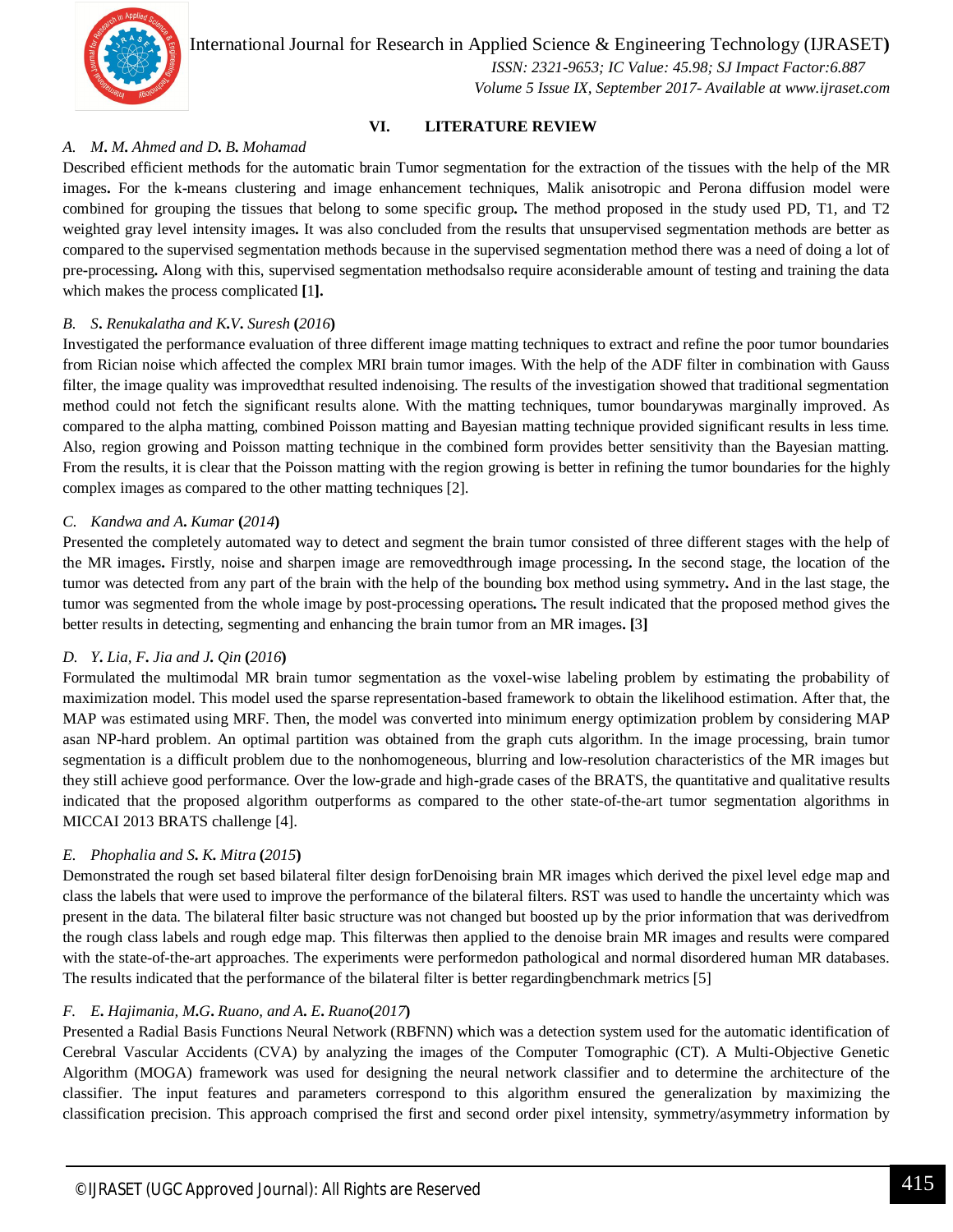

International Journal for Research in Applied Science & Engineering Technology (IJRASET**)**  *ISSN: 2321-9653; IC Value: 45.98; SJ Impact Factor:6.887 Volume 5 Issue IX, September 2017- Available at www.ijraset.com*

considering any input features in comparison to the ideal midsagittal line. At the pixel level, both the sensitivity and specificity obtainedwas 98% enabling the non-dominated models which were generated by MOGA and marked by Neuro Radiologist. [6]

# *G. V***.** *Vijay, A***.** *R***.** *Kavith and S***.***R***.** *Rebecca* **(***2016***)**

Demonstrated an automated BrainTumor segmentation and detection in MRI which was used for enhanced Darwinian particle swarm optimization (EDPSO) and then compared with the PSO algorithm. The steps involved in the proposed algorithm included image enhancement, pre-processing, final classification, and segmentation. In this research, MRI image datasetwas utilized which contained 101 brain MRI images, from which 87 brain images were with thetumor and 14 brain images were without Tumor. Proposed EDPSO and PSO algorithm were comparedregarding accuracy and execution time. The results indicatedthat the EDPSO algorithm has better-quality rate for all the input images [7].

# *H. S***.** *Koley, et al***. (***2016***)**

Presented new approach of delineation and characterization of four types of the brain Tumorincludingmetastasis (MET), Glioblastoma multiforme (GBM), granuloma (GN), and meningioma (MG) from the magnetic resonance imaging (MRI). The MRI slices of post contract T1-weighted (T1C) sequence were used to improve the computer assistive diagnostic accuracy. The proposed approach consisted of an integrated framework of quantification of histogram, shape and textural features, and identification and extraction of Tumor region followed by pattern classification with the machine learning algorithm. In the granular computing paradigm, rough entropy was based on the thresholding for delineation of the Tumor. The experimental results indicated the applicability and efficiency of the proposed segmentation method after comparison with the existing model and accomplishing the quantitative validation. To develop the training dataset, extracted lesions were quantifed with the 86 features. An ensemble learning scheme i.e. Random forest was implemented that learns the training data for the accurate prediction for a given input. The results indicated the superiority of RF [8].

# *I. A***.** *Rajendran and R***.** *Dhanasekaran* **(***2012***)**

Proposed a method which combined the fuzzy clustering with a deformable model for segmenting the tumor regions on the MRI images. For the initial segmentation of the tumor, region based fuzzy clustering was used which provided initial contour for the deformable model. It further determined the final contour using the gradient vector as an external force field for the exact tumor boundary for the final segmentation. The results showed that with the MRI images, the proposed method is robust and more accurate for brain tumor segmentation. [9]

# *J. A***.** *S***.** *Capelle, O***.** *Colot and C***.** *F***.** *Maloigne* **(***2004***)**

Proposed an evidential segmentation scheme of multi-echo MR images for the detection of the brain Tumor. This research shows that the evidence theory is suitable for the processing of complementary and redundant data of the MR images. The relationship between the voxels was considered by the Dempster's combination rule which helps in improving the classification results which are obtained previously and leads to the real region based segmentation. The conflicts are computed by the combination of the spatial information which reflects the spatial organization of the data [10].

# *K. G*. *R*.*Chandra and K*. *R*. *Rao (2016)*

proposed a study related to the detection of the tumor by using image segmentation technology that uses agenetic algorithm. Image segmentation is used to extract the anomalous Tumor portion in the brain. A brain Tumor is an abnormal tissue in which cells produce and multiply hysterically. The concentration of the study is the use of image segmentation for Tumor detection. Tumor classification and division from brain tomography-computed image information is a significant process. But it takes a large time to be executed by medical experts. For this purpose, a discrete wavelet transform was used. The genetic algorithm works by stimulating the growing trends of the population to the conditions when evolution gives out best-fitted individuals. The study was focused on the concern of soft thresh-holding Discrete Wavelet Transform and Genetic algorithms for enhancement in image segmentation. The developed method from the study can integrate the previous information related to Tumor study. The proposed technique attained SNR value from 20 to 44. Segmentation accuracy for the method was from 82 to 97 percent of spotted Tumor pixels based on the idea of ground truth [11].

# *L. P*. *Shanthakumar and P*. *Ganeshkumar (2014)*

Suggested the study of work consists of various steps in their analysis process such as preprocessing of data, anisotropic diffusion, image feature extraction and image classification. The confined binary patterns and co-occurrence of gray level features, wavelet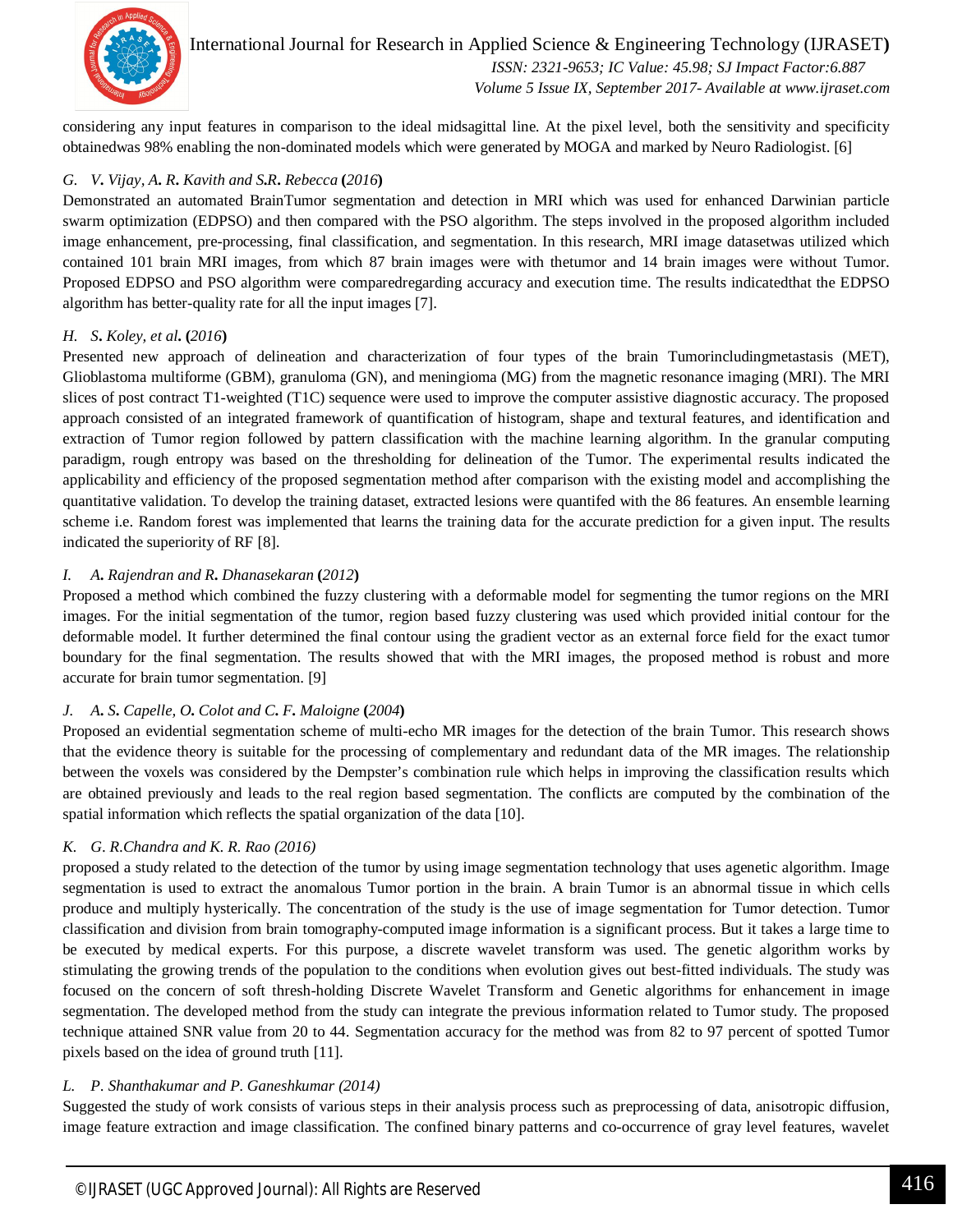

International Journal for Research in Applied Science & Engineering Technology (IJRASET**)**  *ISSN: 2321-9653; IC Value: 45.98; SJ Impact Factor:6.887 Volume 5 Issue IX, September 2017- Available at www.ijraset.com*

features with gray level were mined. These features were classified using SVM classifier. The achieved results are quantitatively compared and evaluated with numerous ground truth data. The proposed technique gives fast and improved segmentation with high classification rate by producing 99.4 percent of sensitivity, 97.03 percent of positive predictive value, 99.6 percent of specificity, and 99.5 percent of total accuracy [12].

# *M. E*. *A*. *El*-*Dahshan, H*. *M*. *Mohsen, K*. *Revett and A*. *M*. *Salem*.*(2014)*

Suggested a method whichis grounded on the various computational methods such as image segmentation of the feedback pulsecoupled neural network. The DWT was used for features extraction. The main constituent analysis was used for decreasing the dimensionality of the wavelet coefficients, and feed forward-back transmission neural network to categorize inputs. The experiments were performed on 101 images which consist real human brain MRI data of 14 normal and 87 images of benign and malignant tumors). The sorting accuracy on both exercise and final test pictures was 99% which is considerably good. The proposed method shows its efficacy related to other machine techniques. The results discovered that the proposed cross method is accurate, fast and robust [13].

# *N. J*. *Mohan, V*. *Krishnaveni,and Y*. *Guo(2013)*

suggested a technique of using the  $\omega$ -wiener filtering method which was used on image domains of T (true) and F (false) to decrease the set of indeterminacy and remove noise from an image. The tests have been shown on simulated MRI (Magnetic Resonance images) from Brain web databank and medical MR images degraded by Rician noise. The results of the research show that NS Wiener filter yields improved de-noising effects regarding visual view, quality and quantity measures when compared with former de-noising techniques such as classical Wiener filter, nonlocal means filter, the total variation minimization scheme and the anisotropic diffusion filter based on PSNR and SSIM. Future works of the study would be about spatially adaptive Wiener filtering implementation in the neutrosophic domain for understanding the spatially changing noise level in MRI mainly parallel imagery [14].

# *O. N*. *Sasirekha and K*. *R*. *Kashwan(2015)*

proposed a study to reduce the rician noise from the images by using a robust Rician noise estimation algorithm to recognize pixels with high Rician noise. The study used a bilateral filter centered de-noising algorithm which is employed to filter picture in the wavelet area. Uninterruptedly the bilateral filter bound optimization technique is implemented which routines the contrast, frequency components and noise in MRI to select appropriate filter limits for Bilateral Filter. It was properly working for adaptive denoising and edge preserving to fragment image correctly. After de-noising the image it was found that the contrast of the image is enhanced as a pre-processing phase before the image segmentation. Then to segment, the 2D MRI and SVM-based image segmentation algorithm were employed. The observed values for Dice Coefficient, RMSE, and MCR depicted the enhancement in segmentation quality. The use of de-noising algorithm before segmentation showed positive results [15].

# **VII. RESULT AND DISCUSSION**

The following table illustrates the research findings.

| $1$ avit $2$ . Research Findings |                                                      |                                                                                                                                                                  |                                                                                                                                                                                                               |  |
|----------------------------------|------------------------------------------------------|------------------------------------------------------------------------------------------------------------------------------------------------------------------|---------------------------------------------------------------------------------------------------------------------------------------------------------------------------------------------------------------|--|
| Year                             | Researchers                                          | Algorithm/Method/Techni                                                                                                                                          | Results/Solution/Conclusion                                                                                                                                                                                   |  |
|                                  |                                                      | que                                                                                                                                                              |                                                                                                                                                                                                               |  |
| 2017                             | M. M. Ahmed<br><b>B.</b><br>D.<br>and<br>Mohamma [1] | The proposed technique<br>T1, T2 and PD<br>used<br>images with weighted gray                                                                                     | Unsupervised<br>segmentation techniques<br>are<br>supervised<br>superior to<br>the<br>segmentation<br>methods                                                                                                 |  |
|                                  |                                                      | level intensity.                                                                                                                                                 |                                                                                                                                                                                                               |  |
| 2016                             | S.<br>Renukalatha<br>K.V.<br>and<br>Suresh $[2]$     | Noise<br>Analyzed<br>Rician<br>Affected MRI Images by<br>using Gaussian Filter and<br>Diffusion<br>Anisotropic<br>Filter with main use of<br>Otsu's thresholding | Denoising results show that image quality<br>increases with a grouping of Gauss filter and<br>ADF filter. And the accuracy of Tumor<br>boundary is found to be slightly improved using<br>matting techniques. |  |

Table 2: Research Findings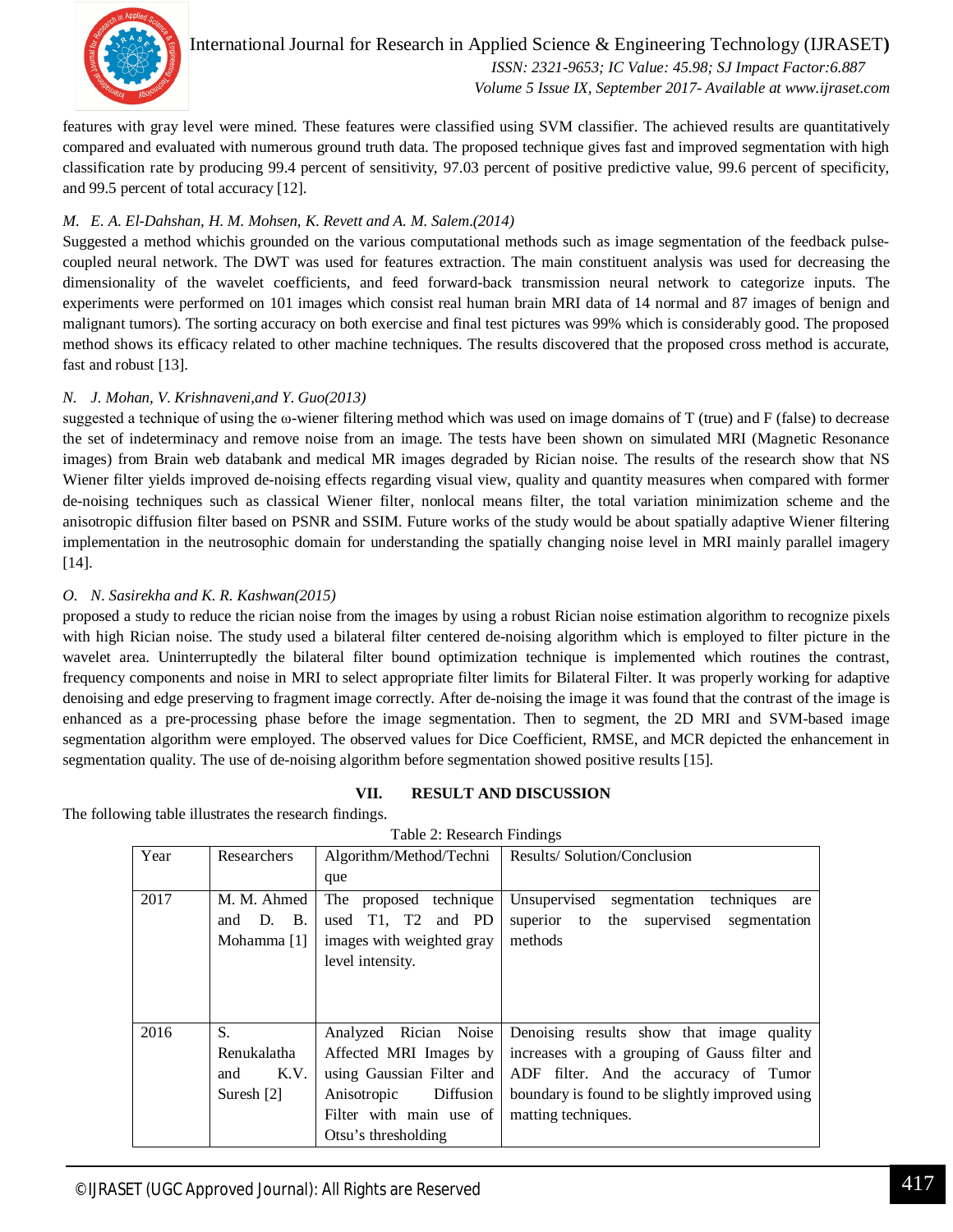

 *ISSN: 2321-9653; IC Value: 45.98; SJ Impact Factor:6.887 Volume 5 Issue IX, September 2017- Available at www.ijraset.com*

| 2014 | Kandwal,<br>R.  | In a brain MRI image,              | Experimental results show that the projected       |
|------|-----------------|------------------------------------|----------------------------------------------------|
|      | and A. Kumar    | they improved the image            | technique yields very decent results in            |
|      | $[3]$ .         | and applied bounding box           | enhancing, detecting and segmenting brain          |
|      |                 | discover<br>algorithm<br>to        | Tumor.                                             |
|      |                 | image.                             |                                                    |
|      |                 |                                    |                                                    |
|      |                 |                                    |                                                    |
| 2016 | Y. Li, F. Jia,  | <b>Estimated maximum</b>           | The<br>experimental results<br>show<br>that<br>the |
|      | and J. Qin [4]  | Posterior probability<br>by        | projected algorithm is valid and ranks 2nd         |
|      |                 | introducing<br>the<br>sparse       | paralleled with the state-of-the-art Tumor         |
|      |                 | representation<br>into<br>a        | segmentation algorithms in the MICCAI              |
|      |                 | likelihood probability and         | BRATS 2013 challenge.                              |
|      |                 | an MRF into the prior              |                                                    |
|      |                 | probability convert.               |                                                    |
|      | Phophalia, A.   | A Rough Set Theory                 | The research concluded to show an improved         |
| 2015 | and             | (RST) based method was             | performance of bilateral filters.                  |
|      | Mitra, S. K     | used<br>to                         |                                                    |
|      | $[5]$           | source pixel level edge            |                                                    |
|      |                 | derivation.                        |                                                    |
| 2017 | Hajimani,<br>Е. | Objective<br>$\mathbf{A}$<br>Multi | 98% specificity and sensitivity wereobtained.      |
|      | М.<br>Ruano,    | Genetic<br>Algorithm               |                                                    |
|      | and A. Ruano    | (MOGA) framework was               |                                                    |
|      | [6]             | used to determine<br>the           |                                                    |
|      |                 | architecture<br>of<br>the          |                                                    |
|      |                 | classifier.                        |                                                    |
| 2016 | V. Vijay, A.    | Proposed<br>the<br>of<br>use       | The results concluded EDPSO Algorithm              |
|      | Kavitha, and    | tracking<br>algorithm,             | shows a better quantity rate for all the input     |
|      | S. R. Rebecca   | Gaussian filter, Darwinian         | images.                                            |
|      | $[7]$ .         | Particle<br>Swarm                  |                                                    |
|      |                 | Optimization and finally,          |                                                    |
|      |                 | Adaptive<br>Neuro-Fuzzy            |                                                    |
|      |                 | <b>Inference System</b>            |                                                    |
| 2016 | Koley,<br>S.    | <b>MRI</b><br>slices<br>of post    | An integrated framework of identification and      |
|      | A. K.<br>Sadhu, | contrast<br>T1-weighted            | extraction of Tumor region, quantification of      |
|      | P. Mitra, B.    | is<br>used<br>sequence<br>to       | and<br>textural<br>histogram,<br>shape<br>features |
|      | Chakraborty,    | improve<br>the<br>computer         | implementsare<br>shownby<br>using<br>proposed      |
|      | andC.           | assistive                          | technique.                                         |
|      | Chakraborty     | diagnosisaccuracy for four         |                                                    |
|      | [8]             | different types of Tumor.          |                                                    |

# **VIII. CONCLUSION**

The advancement in technology haschanged the process in every field of work. The computer system is easy to use, reliableand accurate, that's why it is used for various medical purposes. The detection of Tumor in the brain also does not rely on manual image segmentation method. Various techniques have been deployed to detect the Tumor with high accuracy.

This paper investigates the performance evaluation of different Brain Tumor detection techniques. The research findings provided in Table 2 demonstrate the accuracy of different Brain Tumor detection techniques. In conclusion, the traditional image segmentation techniques cannot provide satisfactory results. We need efficient and effective image segmentation and denoising techniques to predict the presence of Tumor in the brain.